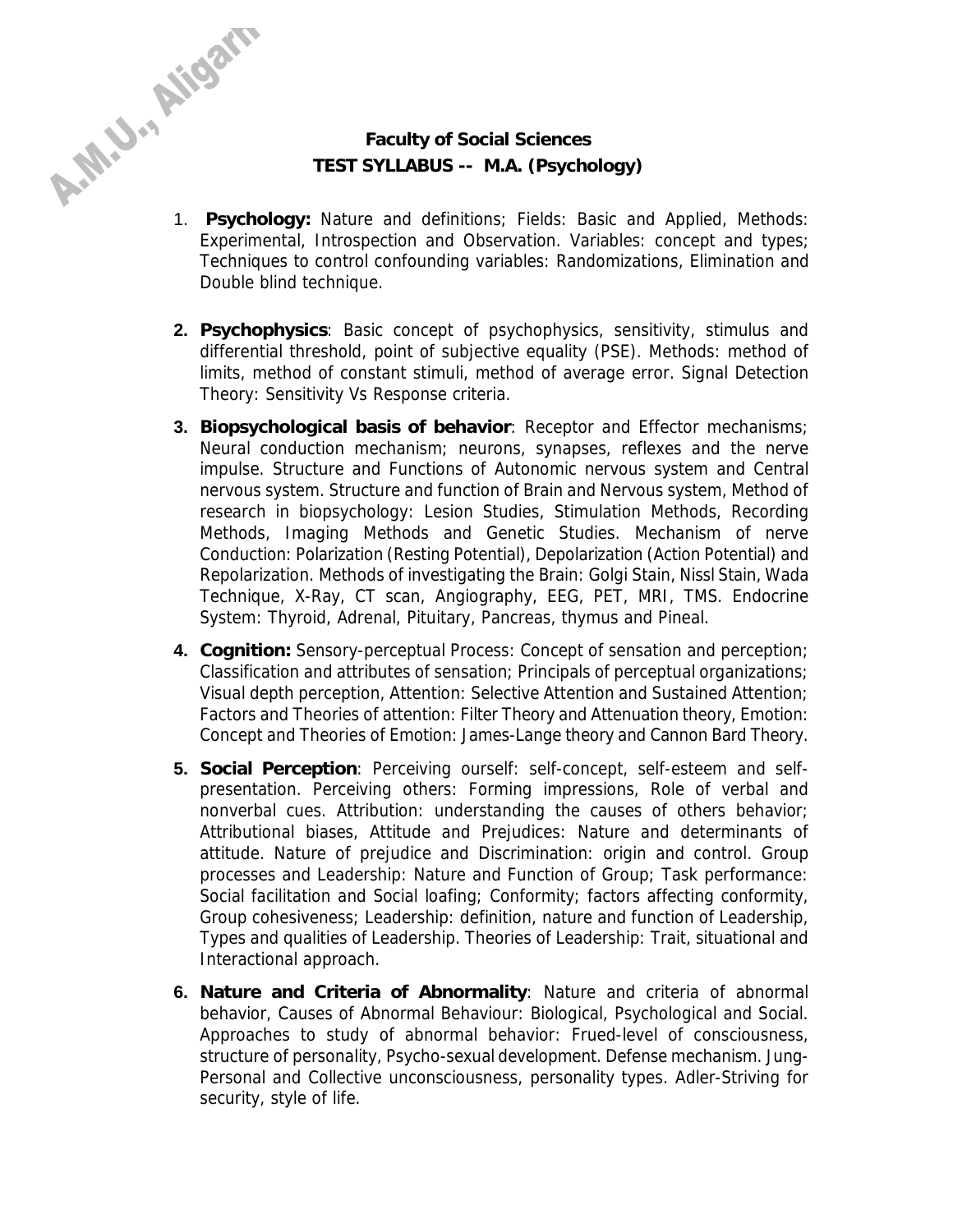- **7. Psychological Disorders**: Obsessive compulsive disorder: Clinical picture and etiology; anxiety disorder: Symptoms and etiology; somatic symptoms and related disorder: Illness Anxiety Disorder, Conversion disorder: diagnostic criteria and etiology; Depressive disorder: Diagnostic criteria and etiology; Bipolar and related disorder: general characteristics and etiology; Schizophrenia: clinical symptoms and etiology;Autism: clinical picture and causal factor
- **8. Descriptive and Inferential Statistics**: Classification and tabulation of data: frequency distribution; Measures of central tendency and variability: computation of mean, median mode. Standard deviation and variance. Graphical presentation of data. Correlation: meaning, assumption and types. Normal probability curve: nature, meaning, properties and uses, deviation from normal probability curve. Population and sampling: nature and types.
- **9. Learning:** Nature, Types and measurement of learning, Theories of Learning: Classical conditioning, Basic Processes-Extinction, Spontaneous recovery, generalization and discrimination. Application of Classical conditioning: Phobias, drug dependence and taste aversion. Instrumental Conditioning: Operant conditioning, Avoidance conditioning and Escape conditioning. Transfer of Training: Methods: Specific and non-specific Transfer.
- **10. Memory and Forgetting**: Information processing model of memory,Forgetting: concept and Theories of forgetting: Decay theory, Interference theory, Two factor theory of forgetting: response competition and unlearning with experimental evidences, Motivation theory of forgetting: repression with experimental studies. Techniques for improving memory: Study habits, Mnemonic devices.
- **11. Measurement:** Nature and significance of measurement, Distinction between assessment and measurement. Levels of measurement: Nominal, Ordinal, Interval and Ratio. Scaling Techniques -Likert scale, Semantic differential scale, Thurstone scale and Guttman scale.
- **12. Psychological Tests**: Definition of Psychological test, Brief history of Psychological testing, Standardization of tests: Reliability- concept of reliability and methods for determining reliability-Test-Retest, Parallel forms; Internal consistency- Split-half, Cronbach alpha. Validity: concept of validity and its types: Face validity, content validity, criterion-related validity and construct validity. Factors influencing Reliability and Validity. Classification of test. Test administration. Applications of testing: assessment in educational, occupational, clinical and counseling setup.
- **13. Personality:** Nature and definitions of personality: Western and Eastern perspective. Personality as a set of traits and as types. Nature-Nurture Controversy: Biological basis of Personality: Role of genes and endocrine glands. Environmental factors.Role of social and cultural environments: early social experiences and impact of parenting style. Major theoretical approaches to the study of personality: Psychoanalytic approach (Freud's view), New Fruedian approach: (Jung, Horney's views), Trait Approach (Allport's view, Costa MacCrae